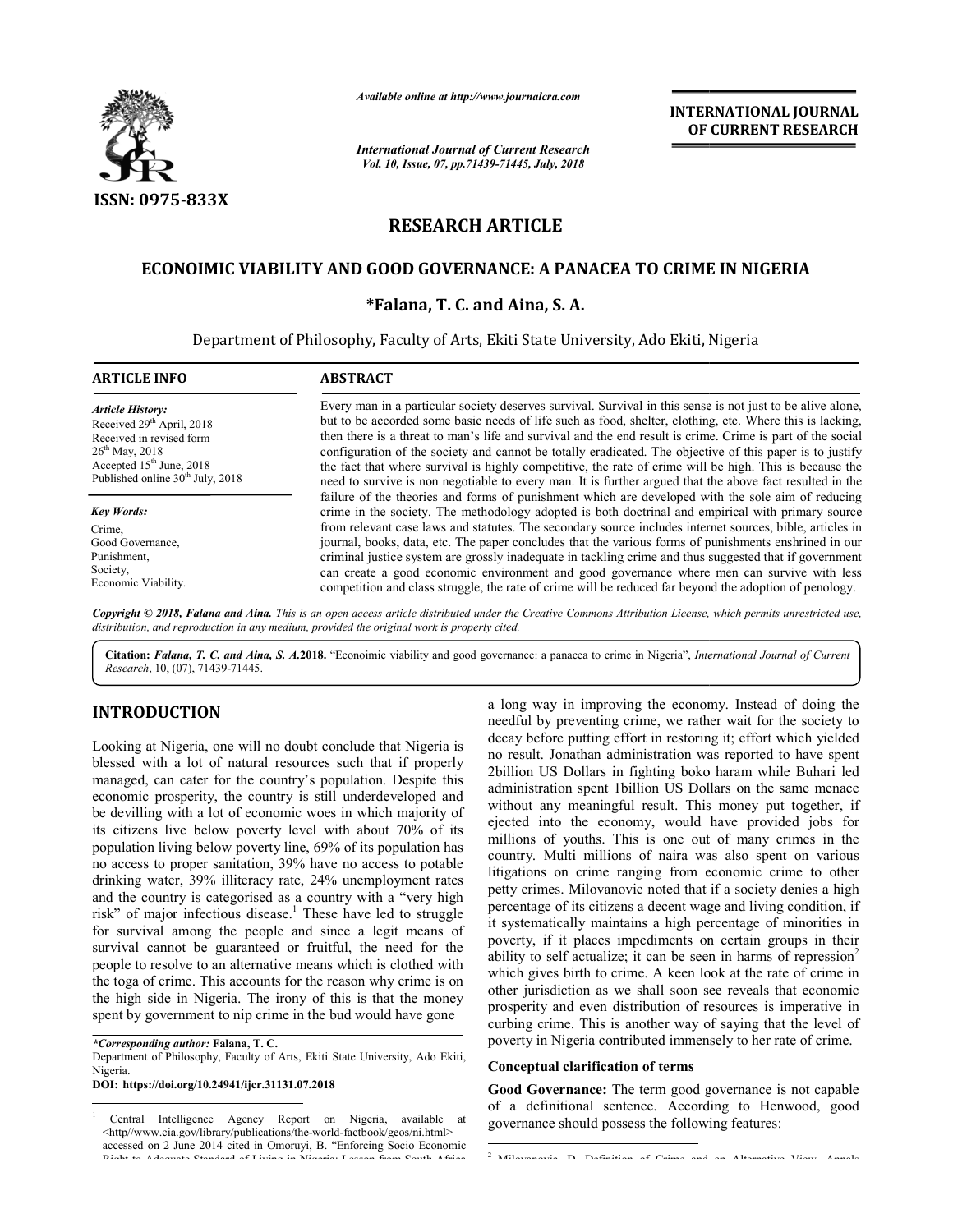*Government that prevents the occurrence of tyranny, anarchy, corruption, instability, paralysis, uninformed decision making, unaccountability and unjustified secrecy. Governance that result in good, stable and accountable government stemming from effective prevention of negative political trials. (sic)<sup>3</sup>*

Kale is also of the view that good governance should be characterized by

*Predictable, open and enlightened public policy with a bureaucracy that is imbibed with professional ethos acting in furtherance of the public good, the rule of law, transparent processes and a strong civil society participating in public affairs.<sup>4</sup>*

The term good governance is relative and subjective, but despite these natures of the terms, it has been universally agreed by nation states in various international instrument that good governance can be achieved where socio economic, civil and political rights are made available to the people. The Nigeria constitution noted the above fact when it provides for the fundamental objectives and directive principle of state policy<sup>5</sup> which is to be observed by all organs, authorities and persons exercising governmental powers.<sup>6</sup> Ogah highlighted some of the characteristics of good governance to include: Accountability, Rule of law, Transparency, Effectiveness and Efficiency, Equity and Inclusiveness, Consensus Oriented, Separation of Powers, Participation and Responsiveness.<sup>7</sup> According to Abdullahi, good governance is the process where public institutions conducts public affairs manage public resources and guarantee the realization of human rights in a manner essentially free of abuse and corruption and with due regard to the rule of law.<sup>8</sup> He further said that the basic tenets of good governance is the degree to which it delivers the dividends of democracy: provision of quality education, portable drinking water, provision of employment, safe guard of fundamental human rights, cultural enhancement, provision of good economic atmosphere for development, and political and social rights<sup>9</sup>

#### **Crime**

The word "crime" has been defined from various perspectives. This is because defining crime seems to be a herculean task. Legally speaking, crime can be said to be the unlawful act or omission which renders the person doing the act or making the

omission liable for punishment. According to Sir Henry Maine, the only difference between tort and crime is that of degree. This is because once legislation provides that a particular conduct is a crime, then it becomes punishable as defined in the legislation. It is however possible for a particular conduct to be criminalize in a particular society and it may be an acceptable conduct in another society. An example is the issue of same sex marriage which is a prohibited in Nigeria<sup>10</sup> but accepted as a normal practice in some other countries. Furthermore, Blackstone defined crime as a violation of the public rights and duties due to the whole community considered as a community.<sup>11</sup> Searjent Stephen opined that a crime is a violation of the right considered in reference to evil tendency of such violation as regards the community at large. $1$ Crime from this definition is defined from the perspective of a public wrong. As a moral wrong, crime has been defined to mean those acts that go against social order and are worthy of serious condemnation.

#### Gaffelo defines crime to mean

*An immoral and harmful act that is regarded as criminal by public opinion because it is an injury to so much of the moral sense as is possessed by a community- a measure which is indispensable for the adaptation of the individual society. <sup>13</sup>*

It is doubtful whether an act is labeled crime because in the opinion of the public, such act ought to be condemned or it is just a mere opinion of the law makers or those who are capable of influencing them to legislate on an act to be criminal. Also, not all crimes are immoral act and vice versa. Immoral act such as fornication, smoking of cigarette, disrespect, disregard from suffering of others, $14$  etc are not criminalised and there are some harmless crime such as driving without license, vagrancy, loitering, etc.

#### Sutherland defines crime as

*A behaviour that is in violation of criminal law. No matter what the degree of immorality, reprehensibility, or indecency of an act, it is not a crime unless it is prohibited by criminal law. The criminal law in turn is defined conventionally as a body of specific rules regarding human conduct which have been promulgated by a political authority... and which are enforced by punishment administered by the state.<sup>15</sup>*

This definition seems to capture the reality of crime as it is been observed in various political society and it is in tandem with the Latin maxim *nulla poena sine lege* meaning there is no crime without law<sup>16</sup>

<sup>&</sup>lt;sup>3</sup> Henwood, R., Good Governance and the Public System. University of Pretoria, 2001, P.4.

<sup>4</sup> Kale, op. cit P.11 cited in University of Maiduguri Law Journal, 5, 2002 "Democracy as a Cornerstone for Good Governance and Rule of Law" by Yusuf M. Yusuf.

 $5$  The fundamental objectives and directive principle of state policy is contained in Chapter II of the 1999 Constitution. The fundamental objectives makes provision for various socio economic rights which includes: Right to general welfare and security, Right to suitable and adequate shelter, Right to adequate food, Right to reasonable national minimum wage Right against exploitation of human/natural resources other than the good of the community, Right to employment, Right to free education, Right to safe environment. However, the constitution expressly provides that the above

enumerated socio economic rights are not justiciable under section 6(6)(c). <sup>6</sup> Constitution of the Federal Republic of Nigeria 1999 (As Amended). Section 13.

<sup>7</sup> Ogah, C.C. The Challenges of Good Governance in Nigeria under Democratic System of Government: An Appraisal. Ekiti State University Law Journal. 5, 2013. P. 151. 8 Abdullahi, D. Good Governance as Panacea to the Socio- Economic Crises in

Nigeria. Journal of Business and Management. 2(3) 2012, P. 36. Ibid

<sup>&</sup>lt;sup>10</sup> Same Sex Marriage (Prohibition) Act. Section 1. However, countries like United State and United Kingdom have made law to legalize same sex

marriage. 11 William Blackstone, Commentaries on the Laws of England (1<sup>st</sup> ed.). Oxford: Clarendon Press. 1765. 12

<sup>&</sup>lt;sup>13</sup> Raffaele Garofalo, Criminology. Boston: Little Brown & Company. 1914,  $14$  See the case of ... where the court held that failure of the passerby to render an old woman who is caught with an inferno does not amount to crime per se as there is no duty of care to render such help placed on them by the law. The court however condemned such act as immoral though not punishable.

<sup>&</sup>lt;sup>15</sup> Edwin H. Sutherland. Principles of Criminology. New York: Rowman and Littlefield. 1947, P.

See the case of Aoko v Fagbemi (1961) 1 All N.L.R. 400. See also section 36(12) of the CFRN 1999 where it is provide that a person cannot be convicted of criminal offence unless that offence is defined and the penalty thereof is prescribed in a written law.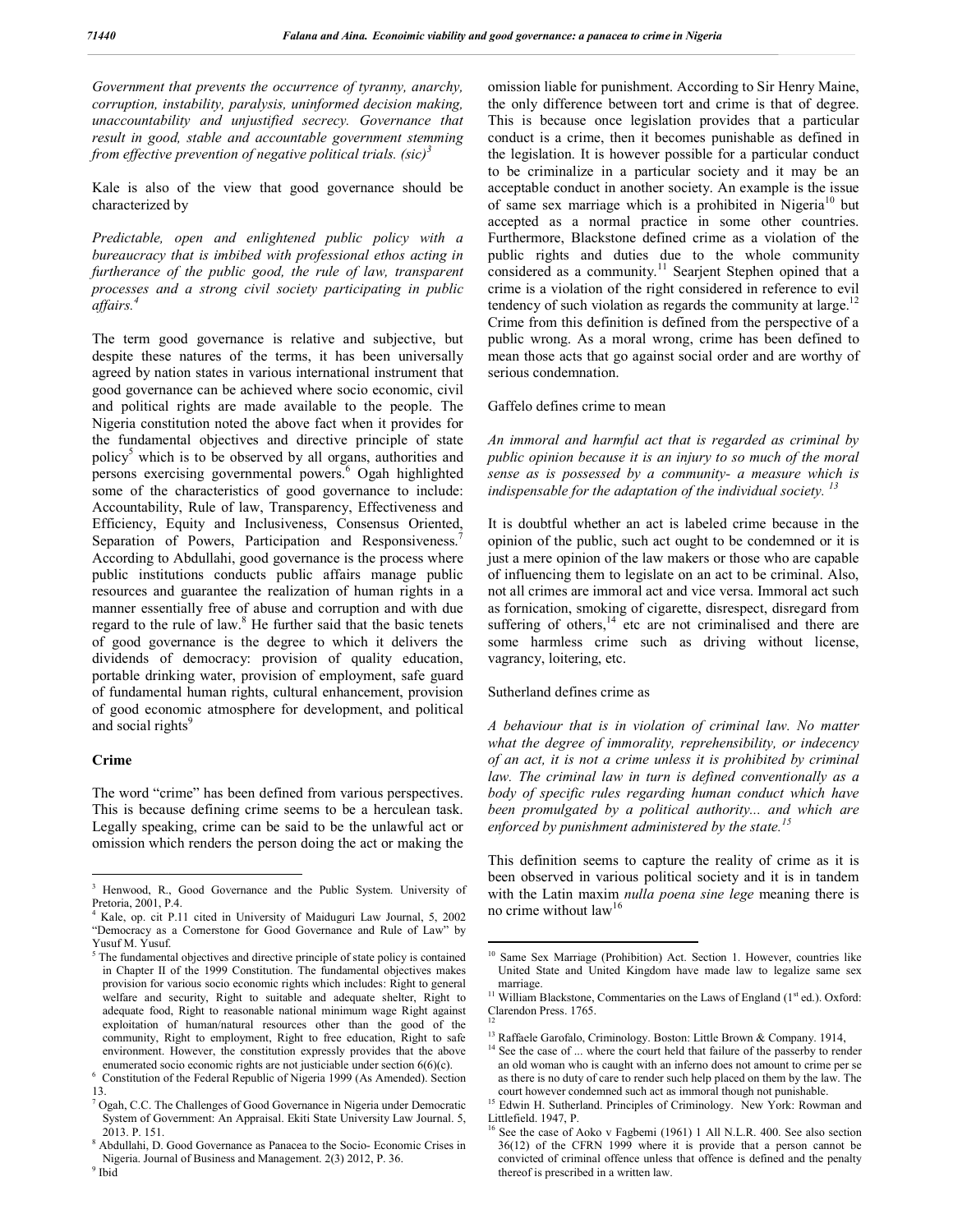## According to Russell,

*Criminal offences are basically the creation of the criminal policy adopted from time to time by those sections of the community who are powerful or astute enough to safeguard their own security and comfort by causing sovereign power in the state to repress conduct which they feel may endanger their position.<sup>17</sup>*

Austin differentiates between a crime and a tort by saying that a wrong which is pursued by a Sovereign or his subordinate is a crime (public wrong) while a wrong which is pursued at the discretion of the injured party and his representative is a civil wrong (private wrong).<sup>18</sup> Durkheim sees crime as an integral and inevitable phenomenon in the configuration of the society.<sup>19</sup> From these variation definitions, it shows that a crime is both a public and moral wrong which the state prohibits through legislation with sanction. It can as well be an omission. No matter how morally or publicly wrong a conduct is, it cannot be regarded as a crime if it is not prohibited by any statute. It is worthy of note that the various definitions of crime can be viewed from two different approach namely the legalistic approach and the sociological approach. The legalistic approach is concerned with the fact that behaviour cannot be criminal if no law exist which defines it as such and the offender must have in fact and in law committed the offence by proving the *mens rea and actus reus*. The legalistic approach is thus of the view that only those are criminal who have been adjudged as criminals by the court. <sup>20</sup> While the sociological approach of crime viewed crime beyond the definition of the criminal code and focused on conducts which are not expected as part of the configuration of the society and why the individual person behaves in such a social menace. It also viewed crime from the behaviours that are unacceptable to the social norms and order. It need be stated that the legalistic approach is a superficial approach. Milovanovic thus concluded that to embrace the legalistic approach of crime is to be imprisoned in state, politically dictated and legalistically dictated logic. A more sociological investigation would consider a broader understanding as to what in fact is 'harm'.<sup>21</sup>

#### **Forms of crime**

There are various forms of crime as defined in the various criminal codes. The concern of this paper is not the legal classification of crime but rather the sociological classifications. Crimes are classified according to their natures in the society. Criminologists commonly grouped crime into several major categories which are: Violent Crime, Property Crime, White Collar Crime, Organised Crime, and Victimless Crime. We shall further examine these classifications in seriatim.

**Violent Crime:** a cursory look at this classification, one thing that will come to one's mind is that such crime inflicts physical pains on its victim. No doubt that violent crime inflicts

physical pains. This kind of crime includes but not limited to homicide, rape, assault, armed robbery etc. It is commonly committed by male sex more than the female counterparts.

**Property Crime:** major property crimes are burglary, house breaking, motor vehicle theft, arson, larceny etc. These crimes are common in virtually all the communities in the world. Offenders can be classified into amateur and professional offenders. Most of the offenders are however amateur who are not skilled in committing the offence but sometimes, it is these amateurs that graduated to professionals.

**White Collar Crime:** the term white collar crime was coined by a sociologist, Edwin Sunderland in 1949. According to him, white collar crime is a crime committed by a person of respectability and high social status in the course of his occupation.<sup>22</sup> This definition is not all encompassing of what white collar crime stands for in this contemporary age. It is not limited to persons of high status alone. White collar crime can as well be described as a non violent crime in which case the offender merely took the advantage of his office for his own personal interest. Though not violent, but its effects and repercussion is far and above violent crime. This is because of its vulnerability in the society. Example of white collar crime includes but not limited to embezzlement of public fund, production of fake products, bribery, financial crimes, fraud, kicked back, employee theft, professional fraud, etc. The toll of white collar crime, both financial and violent, is difficult to estimate, but by all accounts, it exceeds the economic loss, death and injury from all other forms of crime combined. It is worthy of note that despite the grievous effect of white collar crime, it receives little attention and lenient punishment than other forms of crimes.

**Organised Crime:** this refers to criminal activity by a group of people. It is a planned crime targeted at achieving certain end which in most time cannot be achieved legally. The purpose of the group is nothing but to commit the crime in order to achieve at a particular end. Organised crime is very difficult to tame because it involves mafias, godfathers and cabals some of which has infiltrated security agencies and apparatus. Organised crime due to its nature cannot be orchestrated by ordinary people; it is usually carried out by a group of intelligent and rich people. In most cases, those who masterminded the crime are not the perpetrators; they merely provide the necessary logistics for the commission of the crime. Example of such group is bokoharam, militant group, drug pushers, vandalism, kidnapping, suicide bomber, etc.

**Victimless Crime:** also known as consensual crime. It refers to behaviours which violates the law and in which people engage voluntarily and willingly. In most cases, these behaviours did no harm to anybody but the offenders. That is the reason why it is regarded as victimless crime. A time, it can be committed with the agreement of two or more persons such as prostitute. Other forms of victimless crimes are: illegal drug users, addiction, gambling, driving without license or seat belt, failure to obey traffic lights, etc. While critics of these crimes are of the view that prohibition of victimless crime caused more harm than good by opening a new vista of committing these crime. They opined that such crimes should not be prohibited, but proponents of victimless crime are of the opinion that prohibition of victimless crime, even though will

<sup>&</sup>lt;sup>17</sup> J. W. Cecil Turner, B., Russel on Crime. (12 ed.) 1.UK: Sweet and Maxwell Ltd. 1964, P.

<sup>&</sup>lt;sup>18</sup> John Austin, Lectures on Jurisprudence Status. The North American Review. 100 (206) 1865, Pp. 246- 253.

<sup>&</sup>lt;sup>19</sup> Emile Durkheim, Crime as a Normal Phenomenon. New York: Free Press.<br>1951 P 3

<sup>&</sup>lt;sup>20</sup> Tappan Paul, Who is Criminal? In Stuart Henry & Mark Lanier (eds), What is Crime? New York: Rowman and Littlefield Publishers Inc. 2001, Pp. 27-

<sup>36.</sup> P. 31 <sup>21</sup> Milovanovic, D. Op.cit.. P.85.

 <sup>22</sup> Edwin H. Sunderland. Op.cit.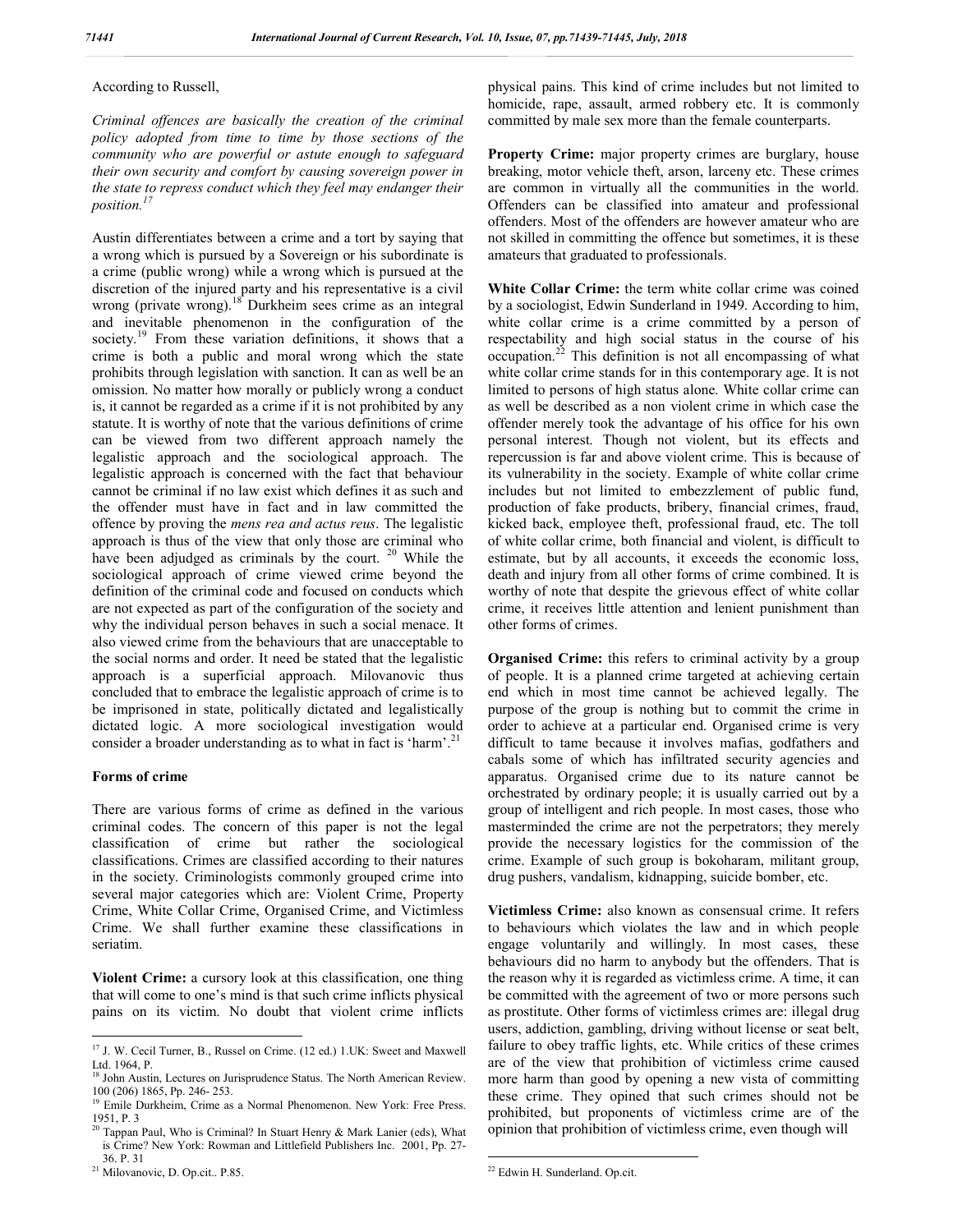| `able |  |
|-------|--|
|       |  |

| Forms of Crime                   | Nigeria | J.S.A | Canada |
|----------------------------------|---------|-------|--------|
| Crime level                      | 82.35   | 55.84 | 39.03  |
| Property crime                   | 77.94   | 59.73 | 46.5   |
| Violent crime                    | 44.12   | 33.55 | 21.24  |
| Murder rate (per million people) | 121.83  |       | 16.23  |
| Problem, Corruption And Bribery. | 90.28   | 42.45 | 32.31  |
| Worries about being attacked     | 79.17   | 42.08 | 31.37  |

not reduce the crime, is an expression of society's moral values and as a means of reducing involvement in harmful behaviours.

## **Concept of punishment in crime**

The origin of punishment can be traced to the bible when Adam and Eve disobeyed God's instruction.<sup>23</sup> Since then, punishment has been incorporated into the society as a sanction for disobedience. Stearns defines punishment as an evil inflicted upon a wrongdoer as a wrongdoer, on behalf and at the discretion of the society in its corporate capacity, of which he is a permanent or temporary member. $24$  Douglas defines it as the binary compound of anger and positive self feelings.<sup>25</sup> The sociological origin of punishment is a reaction of annoyance or irritation expressed towards one who is in some way under supervision and control. Thus, punishment by society is an expression of irritation and annoyance at individuals who do not conform to the conduct pattern prescribed for the group.<sup>26</sup> From the above, it means that punishment can only emanate from an authority that is higher than the wrongdoers. There are various forms of punishments. Punishment is the authoritative imposition of an undesirable or unpleasant outcome upon a group or individual, in response to a particular action or behaviour that is deemed unacceptable or threatening to some norm. The unpleasant imposition may include a fine, penalty, or confinement, or be the removal or denial of something unpleasant or desirable. For Emile Durkheim, punishment is a passionate reaction of graduated intensity that society exercises through the medium of a body acting upon those of the members who have violated certain rules of conduct.<sup>27</sup> From the various definitions of punishment enunciated above, the following four conditions are considered necessary to describe an action as punishment. They are:

- a. It is imposed by an authority
- b. It involves some loss to the supposed offender
- c. It is in response to an offence and;
- d. The person to whom the loss is imposed should be deemed at least somewhat responsible for the offence.

#### **Theories of punishment**

There are various theories of punishment in criminology but our focus will be on Retribution, Deterrence, Incapacitation and Rehabilitation.

**Retribution:** The rationale for the theory of retribution as means of punishment is as a result of vengeance meaning an

"eye for an eye". This theory is traceable to mosaic laws. $2<sup>8</sup>$  The essence of this theory is that punishment should be meted on individuals because they deserve it not because such punishment would benefit the society at large. The theory is embedded in the maxim that "we do not punish people for who they are, we punish them for what they  $\frac{1}{2}$   $\frac{1}{2}$  More recently, a theory of retribution based on the notion of "mutual political obligation" has emerged.<sup>30</sup> The mutual political obligation is that through the criminal justice system, we mutually agree not to engage in certain behaviours, though sometimes it might be to my individual advantage to engage in such conduct. I defer to the law knowing that you will also do so in the instances when violating the law would be to your advantage. Thus, we cannot tolerate those who take advantage through violating the law while the rest defer taking such advantage. One of the problems of this theory however is that, it is difficult to measure the standard of punishment that is commensurate with a particular crime except in murder cases. This is because our perception about crime differs. A prostitute may not see rape as a serious offence to warrant life imprisonment whereas someone who is religious will see it as sacrilegious which ought to be meted with capital punishment. Another thing is that retribution is borne out of desire to inflict pain similar to the offence committed on offender without recourse to the society.

**Deterrence:** The theory of deterrence rejected retribution as a theory of punishment. According to H.L.A Hart "social protection" was the only valid basis for punishment. In his view, the actual distribution of punishment to a particular offending individual became an instrumental matter in which even the overarching justification of deterrence might or might not be appropriate in the particular case.<sup>31</sup> According to Bentham, the real justification of punishment is the general prevention of crimes. Deterrence is the view that punishment is made to be swift and severe enough so that people in general population will not want to commit crimes and that the prevention of criminals act in the society can be gained by the imposition of punishment on persons convicted of crimes.<sup>32</sup>

Durkheim noted that

*Punishment of offenders serves to clarify and reinforce the collective sentiments of society in non- offenders. The aim is* 

<sup>&</sup>lt;sup>23</sup> Genesis 3 vs 13- 19. <sup>24</sup> Stearn, A. W. The Evolution of Punishment. Journal of Criminal Law and Criminology. 27(2), 1936. P. 219.<br><sup>25</sup> Douglas, Husak, Kinds of Punishment. New Jersey: Rutgers. 2017.<br><sup>26</sup> Stearn, A. W. Op. cit.<br><sup>27</sup> Emile Durkheim. Op. cit.

<sup>&</sup>lt;sup>28</sup> See Deuteronomy 19 v.. which says that if any man hate his neighbour and lie in wait for him, and rise up against him, and smite him mortally that he die, and fleeth into one of these cities: then the elders of his city shall send and fetch him thence, and deliver him into the hand of the avengers of blood,

that he may die...<br><sup>29</sup> John B. Mitchell. Crimes of Misery and Theories of Punishment. New<br>Criminal Law Review. 15(4). 2012, P.485.

<sup>&</sup>lt;sup>30</sup> Nicole Lacey, State Punishment: Political Principles and Community Values 2. 1988.<br><sup>31</sup> George P. Fletcher, Rethinking Criminal Law. 1973.

<sup>&</sup>lt;sup>32</sup> Bentham, J. Principles of Penal Law" In J. Brown (ed.) The Works of Jeremy Bentham. 1834, P.380.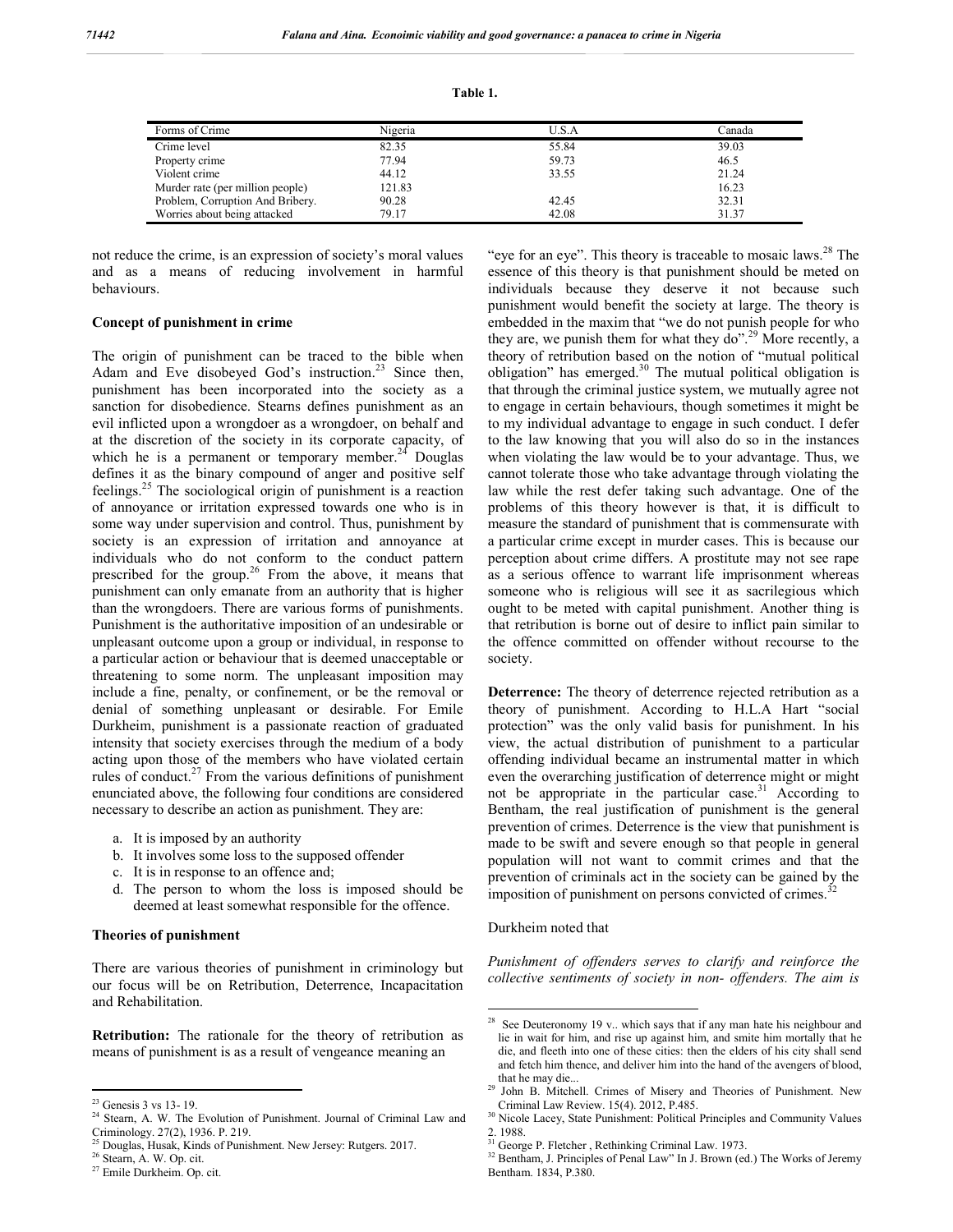*not merely to punish the offender, but to instruct others in the meaning of society. This is a form of general deterrence, where non- criminals are warned from becoming criminals.<sup>33</sup>*

#### **Incapacitation**

The idea of incapacitation is to prevent or reduce the possibility of future crimes by those convicted of crimes. The incapacitation may be temporarily or permanently. It is said that incapacitation is a prediction oriented theory, that is, the personality of the individual criminal is assessed on the basis of the crime he committed thereby predicting the likelihood of him committing similar crime by rendering him incapacitated through imprisonment, amputation, etc.

#### **Rehabilitation**

The essence of rehabilitation is to change the personality of each to a better person. According to Packer, rehabilitation theory teaches us that we must treat each offender as an individual whose special needs and problem must be known... in order to enable us deal effectively with him.<sup>34</sup> The theory is forward looking; that the inquiry is not into how dangerous the offender is, but rather into how amenable to treatment he is. Hence, offenders may be rehabilitated through correctional centres, re orientation etc in order to ensure that he does not commit similar offence.

## **Forms of punishments in criminal justice system**

In Nigeria Criminal Justice System, there are lots of punishments enshrined in our criminal laws. It is however worthy of note, that any forms of punishment which are not contained in statutes cannot be enforced in Nigeria.<sup>35</sup> Punishment can be classified as: Capital punishment (death penalty), Corporal punishment (such as flogging, branding, mutilation etc) and Non capital punishment (such as imprisonment, fine, community service etc.). These forms of punishments are enshrined in such laws like: Criminal Code, Penal Code, EFCC Act, NDLEA Act, CAMA, NESREA, PITA, CITA etc. The following forms of punishment can be highlighted. They are: Death Penalty<sup>36</sup>, Imprisonment,<sup>37</sup> Fine,<sup>38</sup> Canning, Haddi- Lashing<sup>39</sup>, Plea Bargaining<sup>40</sup> and Forfeiture.<sup>41</sup> Others include Deportation, Committal for trial, Costs, Probation Order and in the recent time, Community Service, Parole etc are forms of punishments that can be found in other jurisdictions. The essence of these punishments is to curb

crime in the society but whether they are actually effective is another question begging for answer. We shall examine these punishments in seriatim.

**Death penalty:** It is also called capital punishment. It is as old as history and can be traced to the *lex talionis* doctrine of an "eye for an eye". This method of punishment includes hanging, shooting and stoning. It is carried out on crimes ranging from murder, terrorism- related offences, armed robbery, kidnapping, treason, and mutiny. Arguing in favour of death penalty, James Fitzjames Stephen in 1864, said that:

*...no other punishment deters men so effectually from committing crimes as the punishment of death. Believing that death penalty was the supreme deterrent to murder, he observed that this fact didn't need any proof, since it was obvious.<sup>42</sup>*

George Bernard Shaw, the famous 1925 Laureate in literature described the death penalty necessity against murderers in just the same manner we react to mad dogs, and other dangerous animals. Accordingly,

*Dogs are friend of Man; but an exceptional dog sometimes goes mad and runs amok through the street, baiting and infecting everybody it comes across. Fond as we may be of dogs, we must kill it on the spot. <sup>43</sup>*

Argument against death penalty is hinged on the possibility of human error; to the extent that an innocent person could be executed knowing that death is irreversible. Also is the view that death penalty is lacking in ethical purpose – that there is no evidence that it accomplishes anything other than the death of the executed. This raises a strong query on the purpose of death. It has been described as taking two lives for one.

**Imprisonment:** It means the loss of liberty and autonomy as well as many material comforts, personal security and access to heterosexual relations. It is perhaps most recognizable form of punishment used today. Imprisonment is the judicial sentence available for a convicted offender of adult age, involving incarceration in prison for either life or a specified period of time.<sup>44</sup> Early system of imprisonment has two versions- the Pennsylvania system and the Auburn system. Pennsylvania system was based on solitary confinement, accompanied by hard labour. The prisoner was denied contact with the outside world, access to reading materials and visitors. The prison was designed to make solitary experience possible with the hope of rehabilitation. Auburn system allows the inmate to work and eat together but under the strict code of silence. It has similar features with Pennsylvania system.

**Community supervision**: This is an alternative to incarceration that permits offenders to live and work in the community, support their families, receive rehabilitative services and make restitution to the victims of their crimes.<sup>45</sup>

**Probation**: It is a court ordered period of correctional supervision in the community; generally as an alternative to incarceration.

 <sup>33</sup> Durkheim, E. The Division of Labour in Society. New York: Macmillan. P. 94.

<sup>&</sup>lt;sup>34</sup> Packer, H. The Limits of Criminal Sanction. Stanford: Stanford University Press, P. 50 <sup>35</sup> Aoko v Fagbemi (supra); See also Section 36 (12) of the 1999 Constitution

of the Federal Republic of Nigeria (as amended). <sup>36</sup> See the case of Olowofoyeku v State (1984) 5 SC 192 where the accused was convicted of murder, he appealed against the conviction on the ground that the sentence of the court was not pronounced in the form stipulated in Section 367(2) CPA. The Supreme Court held that the record of the trial of the proceeding showed that the trial judge stated that sentence of death was pronounced on the accused and that this was sufficient compliance with the

law. See also R v Bangaza (1960) 5 FSC 1<br><sup>37</sup> Penal code, Section 303, Ekpo v The State (1976) All NLR 312<br><sup>38</sup> Criminal Procedure Act, Section 391,<br><sup>39</sup> Penal Code, Section 387-404

<sup>&</sup>lt;sup>40</sup> Section 270 of the ACJA; Section 76 of the ACJL.  $41$  Obilade, A. O. Nigeria Legal System. London: Sweet and Maxwell. 1977, P. 262 - 269, he opined that the unlawfulness importation of prohibited publication, possession of instrument and materials for forgery, sales of obscene books etc can leads to forfeiture.

 <sup>42</sup> Dambazau, A.B. Criminology and Criminal Justice. Ibadan: Spectrum Books Ltd. 2011, P. 329

<sup>&</sup>lt;sup>43</sup> Ibid<br><sup>44</sup> Ibid.<br><sup>45</sup> Wikipedia (2016) Community Supervision. Retrievef from http://www,wikipedia.org/community service. on 20th May, 2016.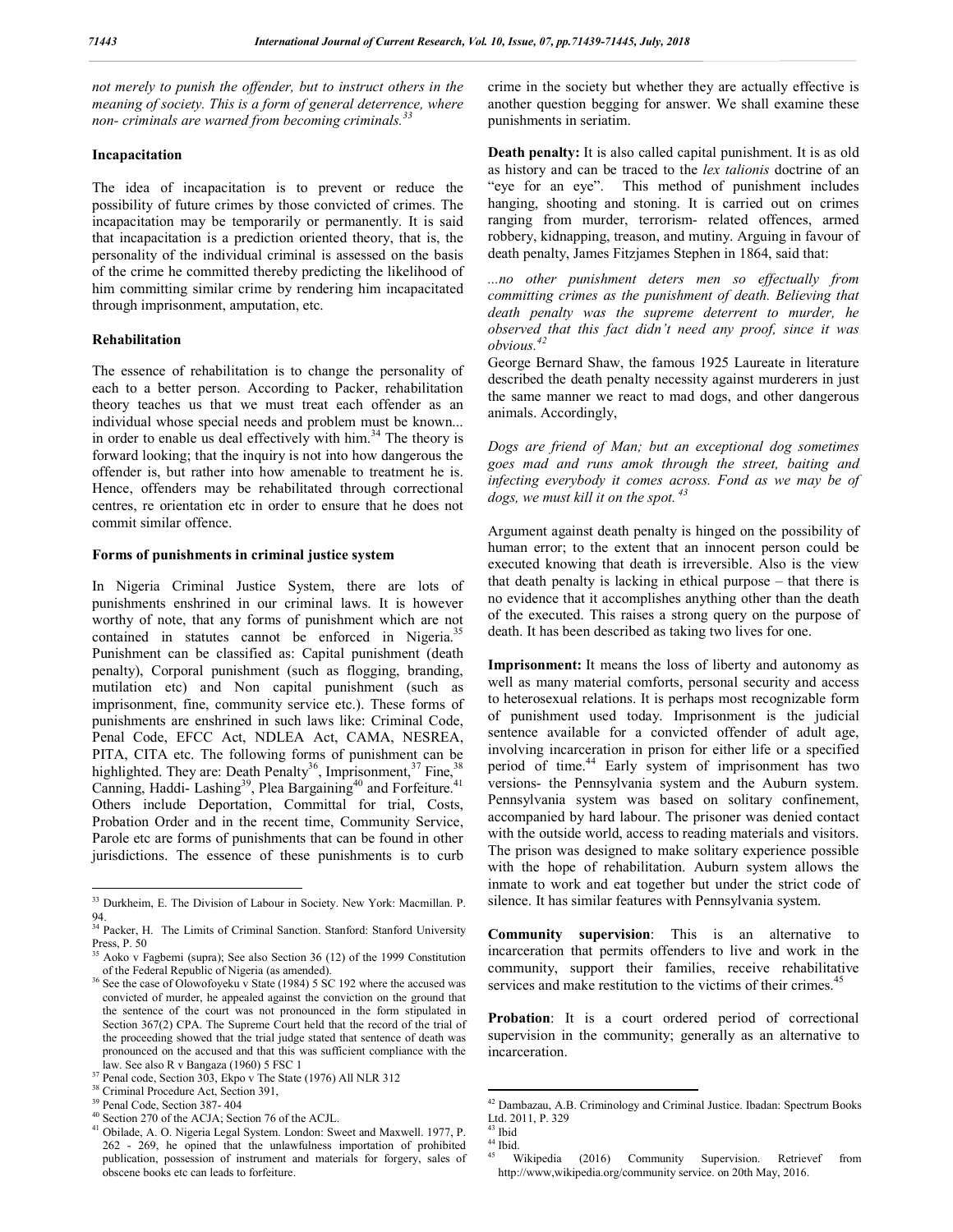Parole: On the other hand is a conditional supervised-release in the community following a prison term. It includes parolees release through discretionary or mandatory supervised release from prison.<sup>46</sup>

**Fine:**The word 'fine' originated from Latin word, *finem facere* meaning "to put an end to". It originated in England in 1275 when the Courts began to allow convicts to be released on payment of a required amount of money. It can be defined as money paid usually to government authority as a punishment for a crime or other offence. One common example of fine is money paid for violation of traffic laws. Under the Nigerian legal system, the Criminal Procedure Act has allowed the court to exercise discretion in imposing fines in place of imprisonment even in case such provision is not made. Thus according to section 382(1)

*...subject to the other provisions of this section, where a court has authority under any written law to impose imprisonment for any offence and has not specific authority to impose a fine for the offence, the court may, in its discretion, impose a fine for the offence, the court may, in its discretion, impose a fine in lieu of imprisonment.<sup>47</sup>*

**Plea bargaining:** Plea Bargain (also known as plea agreement or plea in litigation) has been defined as:

*Any agreement in a criminal case between the prosecutor and defendant whereby the defendant agrees to plead guilty to a particular charge in return for some concession from the prosecutor. This may mean the defendant will plead guilty to a less serious charge, or to one of several charges in return for the dismissal of other charges or that the defendant will plead guilty to original criminal charge in return for a more lenient sentence.<sup>48</sup>*

Plea bargaining has been defended as a voluntary exchange that leaves both parties better off, in that defendants have many procedural and substantive rights, but by pleading guilty, defendant sells these rights to the prosecutor, receiving concessions that they esteem more highly than the right surrendered. It has however been argued that plea bargaining benefits society by ensuring that the guilty are less likely to be acquitted. It has been criticized on the ground that its close relationship with rewards, threats and coercion potentially endanger the correct legal outcome. Also is the fact that the recognition of the doctrine of plea bargaining in any legal system will encourage commission of white collar crime such as embezzlement and mismanagement of public fund etc. This is because the defendant will in a way still benefit from his crime knowing well that the doctrine will avail him.

#### **Effectiveness of various forms of punishment in curbing crime**

A critical examination of the various forms of punishment and the rate of crime in our society will reveal the effectiveness of these punishments within our criminal justice system. For instance, in the United State, it was reported that most exoffenders however eventually end up again in prison. Recent study on recidivism shows that within five years of release, nearly three quarter of ex-offenders released in 2005 came into contact with the criminal justice system and more than half returned to prison after either being convicted for a new crime or for violating the condition of their release.<sup>49</sup> This report shows the ineffectiveness of punishment in curbing or reducing crimes in the society. It should be noted that crime remains part of the society; hence it cannot be totally eradicated. The various forms of punishments discussed above have contributed to the reduction of crime in the society. To say punishment is ineffective is to admit of disorderliness and total breakdown of law in the society, but beyond the concept of punishment, crime can be better curbed or reduced to the barest minimum.

As regards the issue of plea bargaining as a form of punishment, it has little or no effect as far as white collar crime is concerned. The law should be severe on this kind of crimes; this is because the need to fight corruption should be taken seriously as it remains a clog in the development of every nation. As regards death penalty, it seems to be of no effect. This is because despite the various executions carried out in order to deter other people from committing crime, statistics has shown that the rate of murder is still on the increase. There was no evidence in support of the long widely held belief that the inclusion of death penalty provisions in the penal codes was capable of preventing the commission of crimes with higher gravity or altogether reducing the commission of grievous crimes. Assuming without conceding that there are even less crimes and a decline in the commission of serious crimes like murder in the few exceptions where capital punishment is retained as punitive measures for violent crimes and similar offences, how are we sure that such decline is a result of deterrent effect of death penalty or death penalty alone and not a function of a better standard of living, peace and national happiness?<sup>5</sup>

Ayo, a learned writer submitted that:

*Death penalty is not just a bad relic of humanity's dark past, but an uncreative, quick fix effect- treating, causationneglected solution by passionate and overzealous parliamentarians as a fast panacea to reducing monumental crime rates in countries rather than addressing fundamental issues of poverty, corrupt national mentality, lack of national direction, orientation of pervasive corner cutting, national tension proliferation of arms, miscarriage of justice and challenges of ineffective criminal justice administrative system.<sup>51</sup>*

It is our submission that the various forms of punishments fail to fulfill any of the five traditional purposes of punishment. This view was observed by Mitchell when he opined that

*We are in effect saying that there is nothing that deserves denunciation or blame (retribution); no action we care to and/or can deter (general deterrence); no individual we want to and/or can deter (specific deterrence); nothing that can be gained by isolation and/or no individual we can isolate for more than a deminimis (sic) time (incapacitation); and we are not going to try to change individual (rehabilitation).<sup>52</sup>*

 $46$  Daniel. K (et al) Probation and Parole in the United States, 2014. Bulletin from U.S Department of Justice, Office of Justice System

<sup>&</sup>lt;sup>47</sup> See section 321 of Criminal procedure Act.  $48$  http://www.en.wikipedia.org/plea-bargaining/. Retreieved on 30<sup>th</sup> June, 2016

 $49$  Lauren, E(et al)(2014) Correctional Population in the United States, 2013.<br>Bulletin, U.S Department of Justice, Office of Justice Programs. P.

 $50$ Tosin, E. Ayo (2016) Capital Punishment As A Deterrence for Crime: A Myth or Reality. Ekiti State University Law Journal, Vol.7, P. 536- 554 at

 $P<sub>51</sub>$  Ibid<br><sup>51</sup> Ibid<br><sup>52</sup> Mitchell, J.B. Crimes of Misery & Theories of Punishment. New Criminal